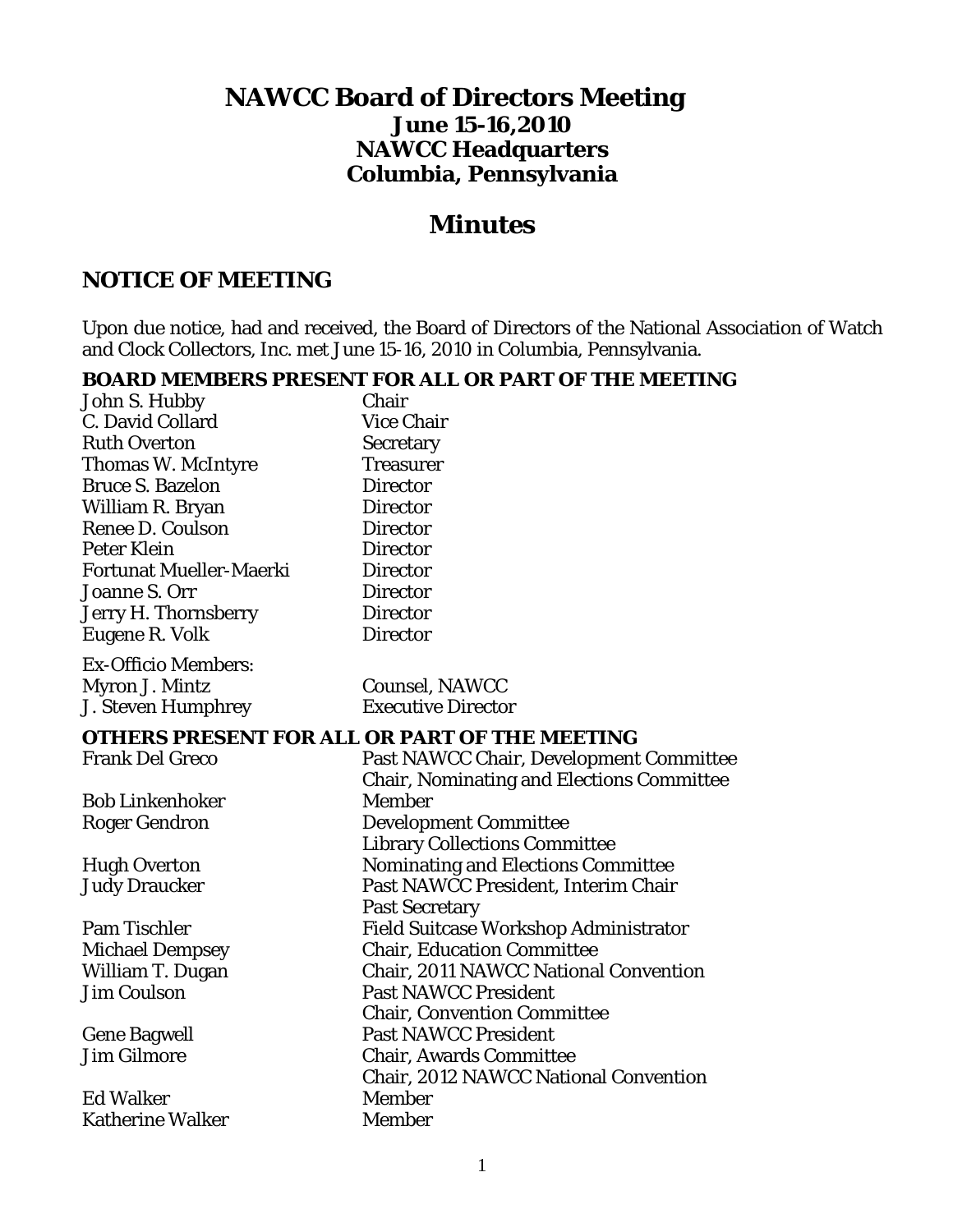# **Call to Order – Tuesday, June 15, 2010**

With a quorum established, Chair John S. Hubby called the meeting of the Board of Directors of the National Association of Watch and Clock Collectors, Inc. to order at 8:00 am.

Chair Hubby set the procedures for the meeting. Introductions were made by the Board and the guests present.

**MOTION:** Secretary Overton; seconded by Director Coulson: Resolved, that the Board approve the agenda as presented and revised to include all expected business. Motion approved. Voting yea: Bazelon, Bryan, Collard, Coulson, Hubby, Klein, McIntyre, Mueller-Maerki, Orr, Overton, Thornsberry, Volk. Voting nay: None. Absent: None.

#### **Executive Director's Report – J. Steven Humphrey**

 Membership – slight improvement in the decline year to date over the past two years Business Membership – continues to increase Contributory Membership – continues to increase Investments – recovery up from last year Staff Salaries – brought back to full pay after cut from October 2009 through March 2010 this measure was taken in order to balance the FY 2010 budget Decade Membership Pins – process for distribution being studied by the Membership Services Department Museum Exhibits – present and future being funded by sponsors and donations Library Software - to be upgraded Employee Health Care – changes made to contain costs The Executive Director and Staff reports will be published in full in the October *Bulletin.*

#### **Development Report – Executive Director Humphrey**

 Adopt-a-Timepiece Program – has had very limited results as of yet – the economy and the fact many contribute through the annual fund indicates this program may grow slowly and will not be a major source of contributions at this time

 John Harrison Society – recognizes those who have contributed \$1,000 or more to the NAWCC's various endowment funds

 Endowment Campaign – fund raising and what might be an appropriate goal for the various endowments

Heritage Fund – created by the Board in April 2010 to accept all undesignated bequests

 Development Chair – the importance of appointment of a chair for the Development Committee and establishing a functioning committee – the Executive Director has been handling the chair duties for past year

#### **Treasurer's Report – Treasurer McIntyre**

The period from June 2009 to June 2010 has been a time of serious upheaval in the financial markets, but has, for the most part, seen a recovery of the investment assets of the NAWCC.

The investment policy for the NAWCC as currently in place was created in 2005 and 2006 through a series of Finance Committee and Board of Directors discussions, the current policy stresses diversification and preservation of capital. It would be classified as a "conservative" strategy by most investors.

The Finance Committee has been in consultation with our investment managers who has recommended that we modify our investment strategy to "moderately conservative" and has offered to move some of our holdings to an "actively manages" account. The Finance Committee is currently studying this proposal.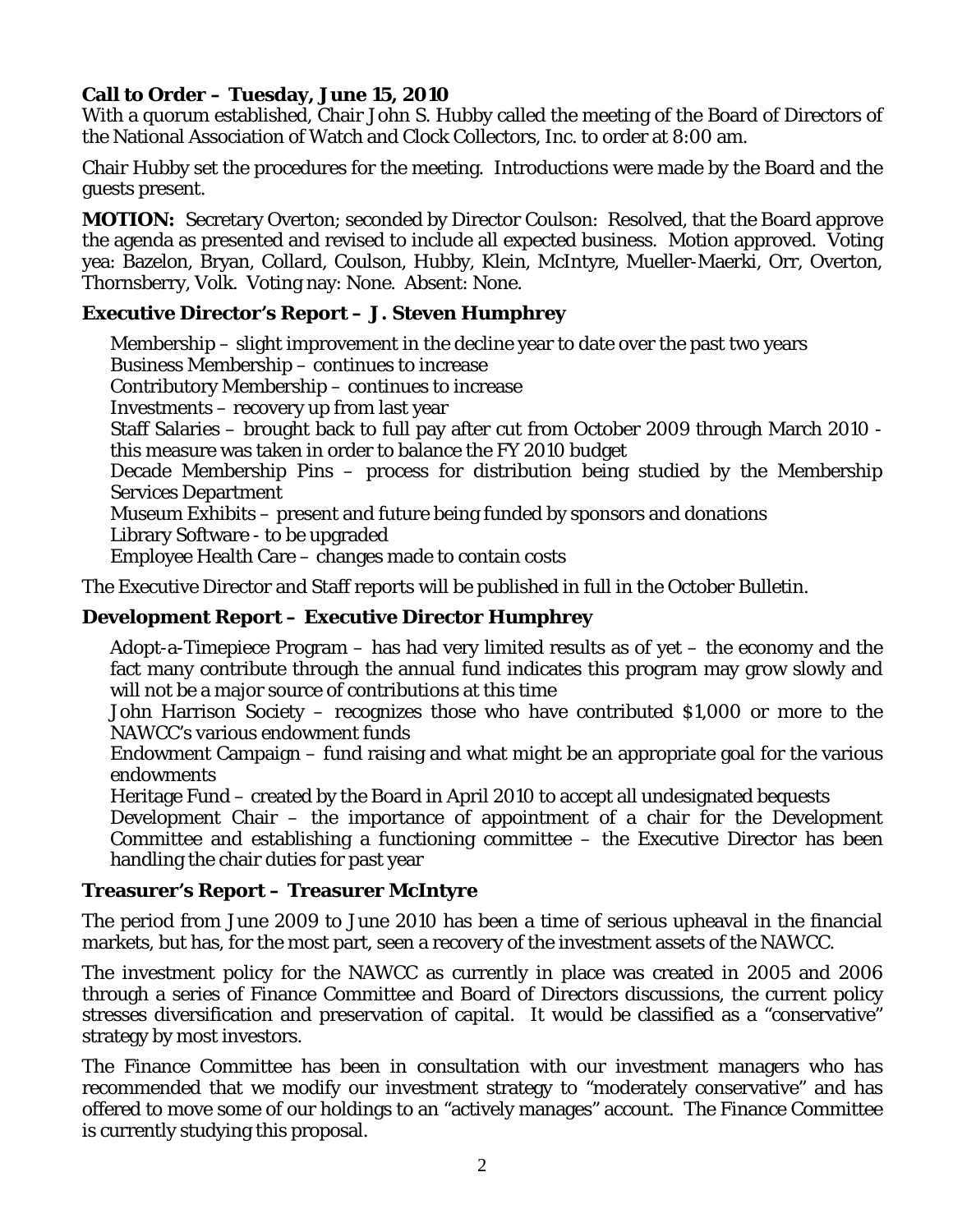Due to Board financial decisions and the Executive Director and Staff working with a stringent expense reduction program to avoid an operating loss, we finished the FY 2010 with a small operating surplus of about \$16,000.

The Treasurer's report will be published in full in the October 2010 *Bulletin.* 

# **Finance Committee Report – Treasurer McIntyre**

 NAWCC current investment assets value up from last year lows Net liquidity reserve solidly above \$400,000 minimum Capital investments for school will be deferred Development of internet income a priority

Details will be published in the Treasurer's and Executive Director's reports to be published in full in the October 2010 *Bulletin.*

# **FY 2010 Audit Report – Executive Director Humphrey**

After discussion of the audit report that had previously been distributed to the Board for review, the audit report was accepted.

**MOTION:** Treasurer McIntyre; seconded by Director Klein: Resolved, that the FY 2010 NAWCC Audit Report as prepared by Ross Buehler Falk & Company LLP, be and is herewith accepted. Motion approved. Voting yea: Bazelon, Bryan, Collard, Coulson, Hubby, Klein, McIntyre, Mueller-Maerki, Orr, Overton, Thornsberry, Volk. Voting nay: None. Absent: None.

Chair Hubby requested a motion for an Executive Session for purpose to review a legal matter.

**MOTION:** Secretary Overton; seconded by Treasurer McIntyre: Resolved, that the Board enter into Executive Session for review of a legal matter. Motion approved. Voting yea: Bazelon, Bryan, Collard, Coulson, Hubby, Klein, McIntyre, Mueller-Maerki, Orr, Overton, Thornsberry, Volk. Voting nay: None. Absent: None.

The Executive Session convened at 10:15 am.

The Executive Session was concluded at 10:40 am and meeting returned to open session. Chair Hubby reported that no motions were made or actions taken in the Executive Session.

# **School of Horology Report – Executive Director Humphrey/Instructor Michaels**

List of current students

List of prospective students

 Two-year scholarships available for Pennsylvania students through Pennsylvania grants Expansion of classrooms in school building delay until 2011

 Workshop classrooms in administrative building progress to continue using donated funds Service Center progress improved outlook with more apprentices

### **FY 2011 Budget Review – Executive Director Humphrey/Controller Auman**

Membership review, no change in previous forecast

School review, reduced income due to lower enrolment

Workshop review, will proceed with classroom construction using donated funds

Operating expenses review, no change in previous forecast but will be focusing on this

**MOTION:** Director Bazelon; seconded by Director Klein: Resolved, that up to \$77,130 of Museum and Library Investment Fund principal may be used in payment of FY 2011 operating expenses for the NAWCC Museum and Library, such use herewith approved as required by Standing Rules Article XII, Section 6 (c).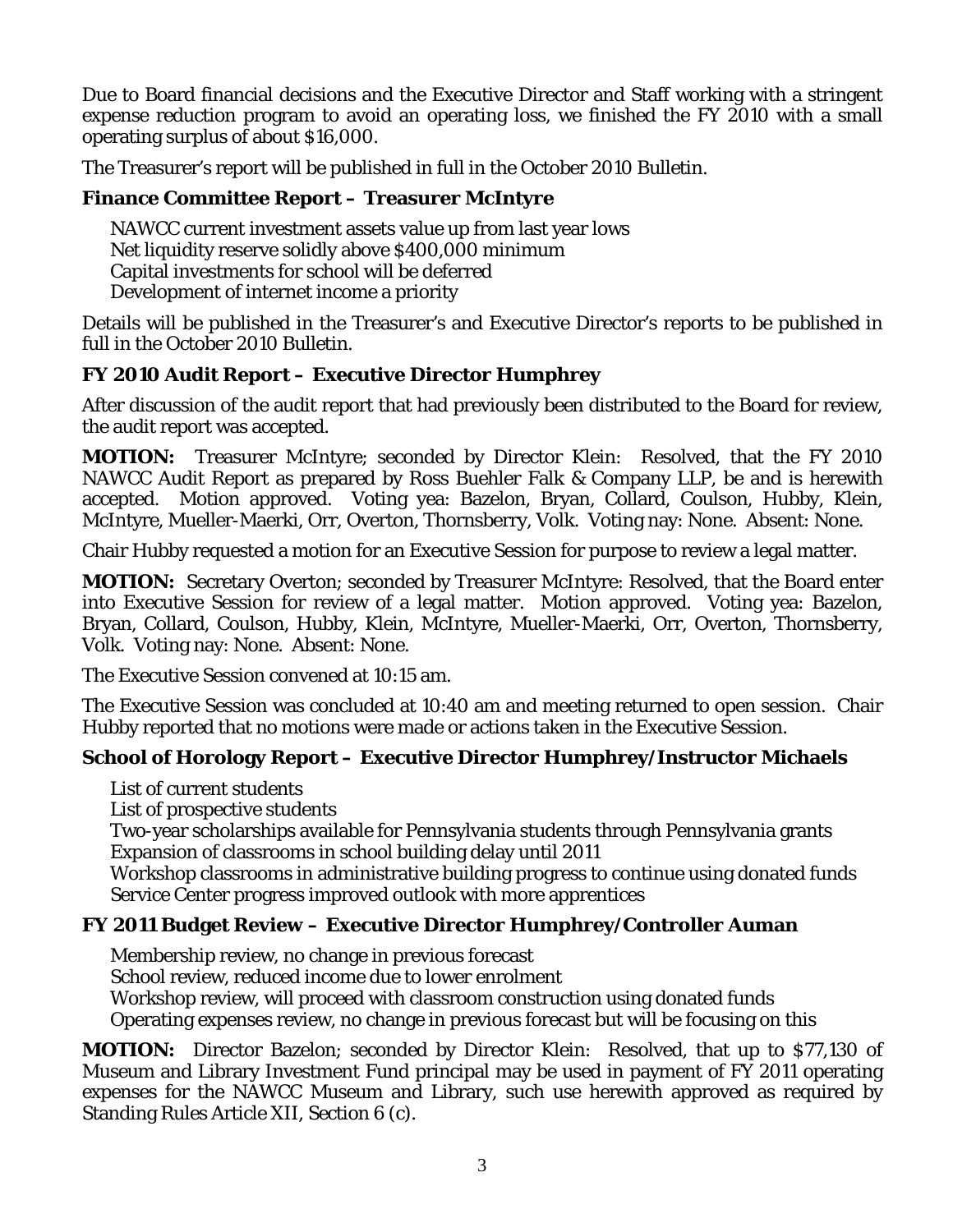Motion approved, having received a three-fourth (3/4) majority vote of the full Board as required under Standing Rules Article XII, Section 6 (c).

Voting yea: Bazelon, Bryan, Collard, Coulson, Hubby, Klein, McIntyre, Mueller-Maerki, Orr, Overton, Thornsberry, Volk. Voting nay: None. Absent: None.

**MOTION:** Director Bazelon; seconded by Treasurer McIntyre: Resolved, that the FY 2011 Budget as amended be approved, to be balanced by use, as needed, of up to \$77,130 for operating expenses of the NAWCC Museum and Library, sourced from the Museum and Library Investment Fund, as previously approved by the NAWCC Board of Directors. Motion approved. Voting yea: Bazelon, Collard, Coulson, Hubby, Klein, McIntyre, Overton, Thornsberry, Volk. Voting nay: Bryan, Mueller-Maerki, Orr. Absent: None.

### **Bylaws & Procedures Committee Report – Director Coulson**

Board members as committee chairs

The committee reported results of their special assignment to review whether the Standing Rules requirement for Board members to be Chairs of the Museum Committee, Library Committee, and Bylaws and Procedures Committee should be removed. After discussion Board agreed no changes will be made.

Bylaws and Standing Rules revisions

The Bylaws & Procedures Committee will present proposed changes to the current Bylaws to the Board of Directors for review in July 2010.

# **Standing and Functional Committees – Chair Hubby**

Communication between the Board and committee chairs

 Proposed motion to be forthcoming that will direct the Board Chair to communicate Board actions to committee chairs involved

 The function of the Research Committee will be reviewed and the results reported to the Board within the next 90 days.

# **Public Day Report – Chair Hubby**

Discussion on Public Day, now completing four years actual practice.

Analysis of 2007, 2008 and 2009 Public Day on overall attendance reveal improved totals.

 Public Day events versus member only events show improved member acquisition and attendance.

Impact on regionals with Public Day has been positive.

 Recommendation for Board approval of Public Day Policy is being developed by the Public Day Task Force.

# **Museum Accreditation/Self Study Status – Executive Director Humphrey**

Distribution of the accreditation self-study questionnaire showing required information Documents are to be presented to the AAM by late September 2010

# **Ward Francillon Time Symposium – Frank Del Greco**

 2010 - Williamsburg, VA, *"Conservation, Restoration & Repair",* October 28-30, 2010 - Chair, Judy Draucker

2011- Cincinnati, OH, *"Ohio Clocks",* October 20-22, 2011 – Chair, Patti Moore

2012 – tentative plans progressing

2013 – discussions underway for sites and themes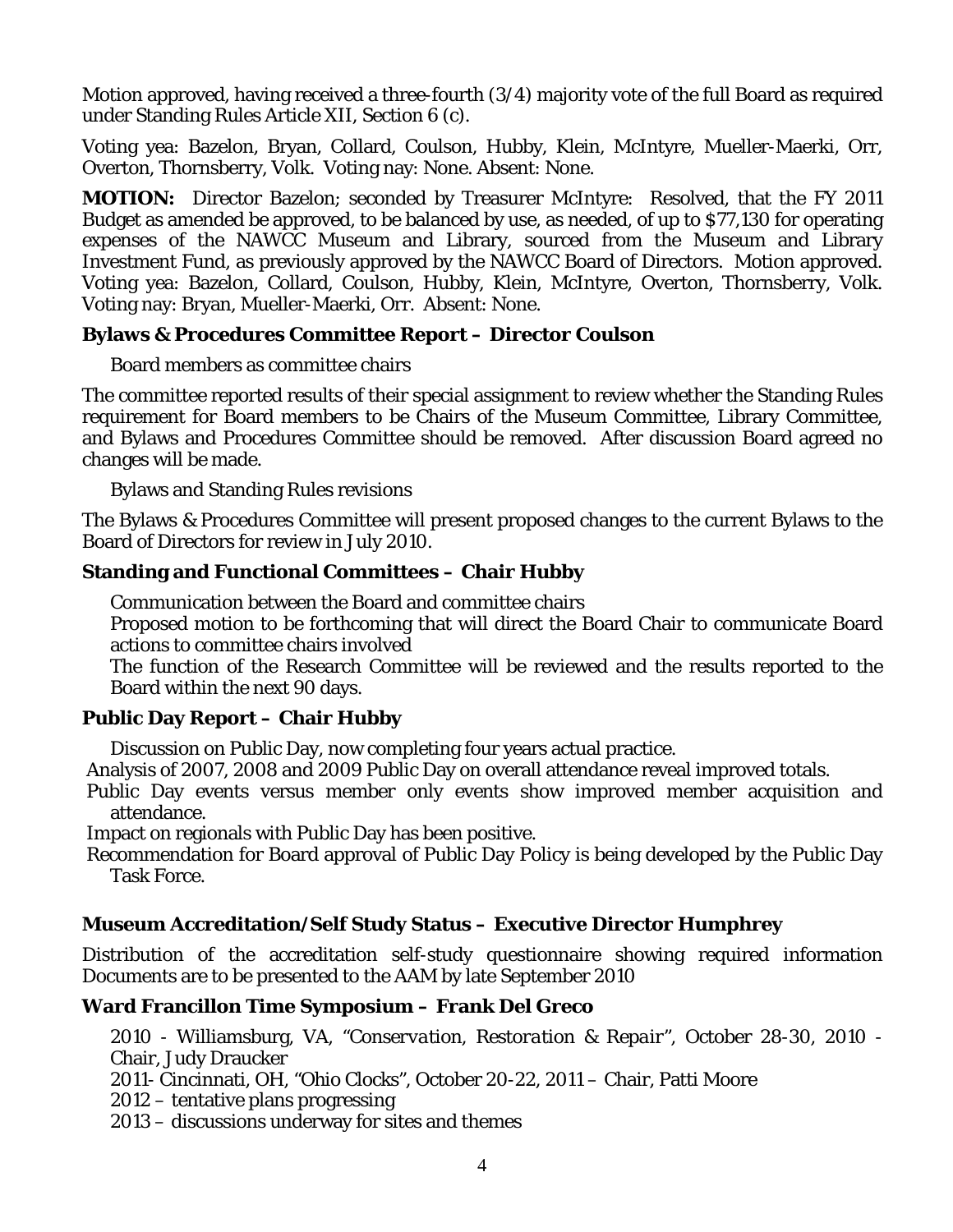# **IT and Internet Projects Update – Executive Director Humphrey**

 Review of School of Horology phone system Single Sign-On (SSO) on community site eClassified is online, nearly 300 users Online auctions should be ready in July Member-only material access and plans continue to be improved Revenue initiatives include auction fees, user fees for non-members

### **Chapter Initiatives Update – Executive Director Humphrey**

 Chapter Charter status shows 74% of U.S. Chapters signed, more in progress IRS Group Exemption status progressing but taking longer than expected

### **Nominating and Elections Committee Report – Committee Chair Del Greco**

 Review of the duties of the committee Review of qualifications for election or appointment Official call for nominations for the 2011 election published in the June *Bulletin*

The meeting was recessed at 5:45 pm to be reconvened at 8:00 am, Wednesday, June 16, 2010.

# **WEDNESDAY, JUNE 16, 2010**

With a quorum established, the meeting of the Board of Directors of the National Association of Watch and Clock Collectors, Inc. was reconvened by Chair John S. Hubby at 8:00 am.

### **Convention Committee Report – Committee Chair Jim Coulson**

 Reforming the Convention Committee continuing Scheduling regionals, nationals and symposiums well in hand Convention handbook up date scheduled to begin revision in September 2010 New questionnaire for regional information to be implemented IMIS and current registration program coordination

### **National Convention Schedules and Reports**

2010 York National Convention update – General Chair Lee Davis 2011 Kansas City National Convention update – General Chair Bill Dugan 2012 Pasadena National Convention update including presentation of preliminary budget for Board approval– General Chair Jim Gilmore 2013 Dayton National Convention announced – Committee Chair Jim Coulson 2014 – plans in progress – to be announced at a later date

**MOTION:** Secretary Overton; seconded by Director Coulson: Resolved, that the preliminary budget for the 2012 NAWCC National Convention to be held June 14-16, 2012 in Pasadena, California be approved. Motion approved. Voting yea: Bazelon, Bryan, Collard, Coulson, Hubby, Klein, McIntyre, Mueller-Maerki, Orr, Overton, Thornsberry, Volk. Voting nay: None. Absent: None.

Chair Hubby requested a motion for an Executive Session for the purpose of reviewing a legal matter.

**MOTION:** Secretary Overton; seconded by Director Coulson: Resolved, that the Board enter into Executive Session for review of a legal matter. Motion approved. Voting yea: Bazelon, Bryan, Collard, Coulson, Hubby, Klein, McIntyre, Mueller-Maerki, Orr, Overton, Thornsberry, Volk. Voting nay: None. Absent: None.

Executive Session convened at 10:20 am.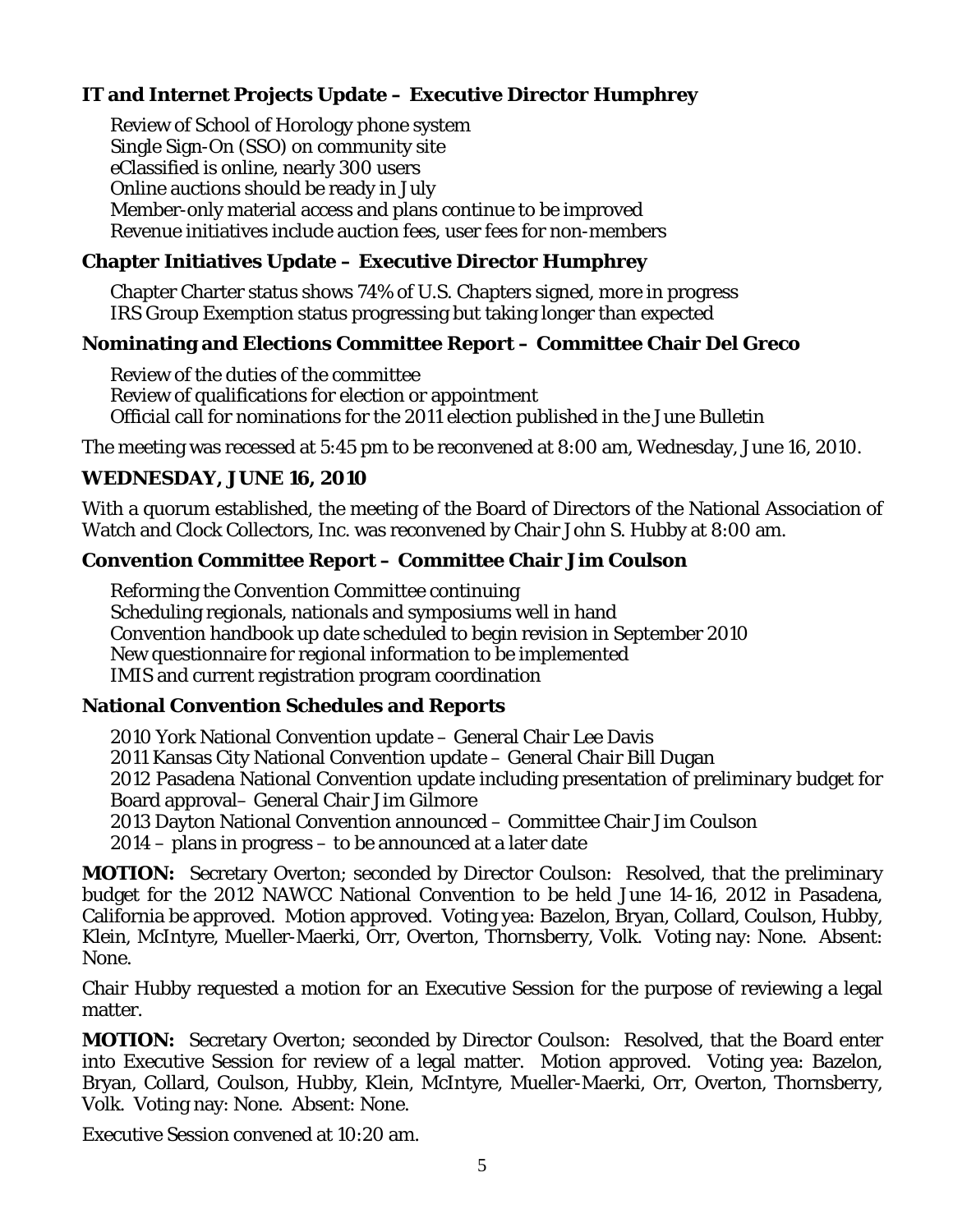The Executive Session was concluded at 10:25 am and the meeting returned to open session. Chair Hubby reported that no motions were made or actions taken in the Executive Session.

# **Convention Survey Report – Executive Director Humphrey**

 Survey published in MART, sent to chapter officers and membership on-line emails 1500 responses, 89% were on line Board review and comments of the entire survey results, will be distributed to members

**MOTION:** Secretary Overton; seconded by Director Coulson: Resolved, that the Southwest California Regional be authorized to conduct a public day event at their meeting scheduled for November 18-20, 2010. The normal rules for admission under Article XV Section 6 (c) of the Standing Rules will apply for November 18-19, but be suspended to permit public day on November 20. Further, that the Southwest California Regional Chair shall submit a Public Day Summary report within 60 days following the event to the chair of the Public Day Task Force, in addition to the normal report to the Convention Committee.

Motion approved, having received the required two-thirds (2/3) majority vote of the full Board as required by the Standing Rules.

Voting yea: Bazelon, Bryan, Collard, Coulson, Hubby, Klein, McIntyre, Mueller-Maerki, Orr, Overton, Thornsberry, Volk. Voting nay: None. Absent: None.

# **Committee Report Review – Committee Chairs**

 Awards – Jim Gilmore Chapter Relations – Lu Sadowski/Executive Director Humphrey Education – Michael Dempsey Ethics – Tom Brown/Executive Director Humphrey Library Collections – Fortunat Mueller-Maerki Membership – Cathy Koolen/Executive Director Humphrey Museum Collections – Bruce Bazelon Program – Dennis Radage/ Executive Director Humphrey Publications – William Keller/Executive Director Humphrey Research – Snowden Taylor/Executive Director Humphrey

All committee reports will be published in full in the October 2010 *Bulletin.*

Discussion was held on restructuring some committees. Board will be investigating this subject in more depth.

### **Membership Feedback – Director Volk**

 Dues rates Legacy letter, problems with unsubscribing *Bulletin* on line Monthly business up-date

### **Capital Projects**

Board authorized the Executive Director to continue with updates on capital projects, objective to work within budgeted capital available.

 Communication system to School of Horology Completion of workshop classrooms in administrative building

Board recessed at 2:30 pm for board workshop/strategic plan objectives review.